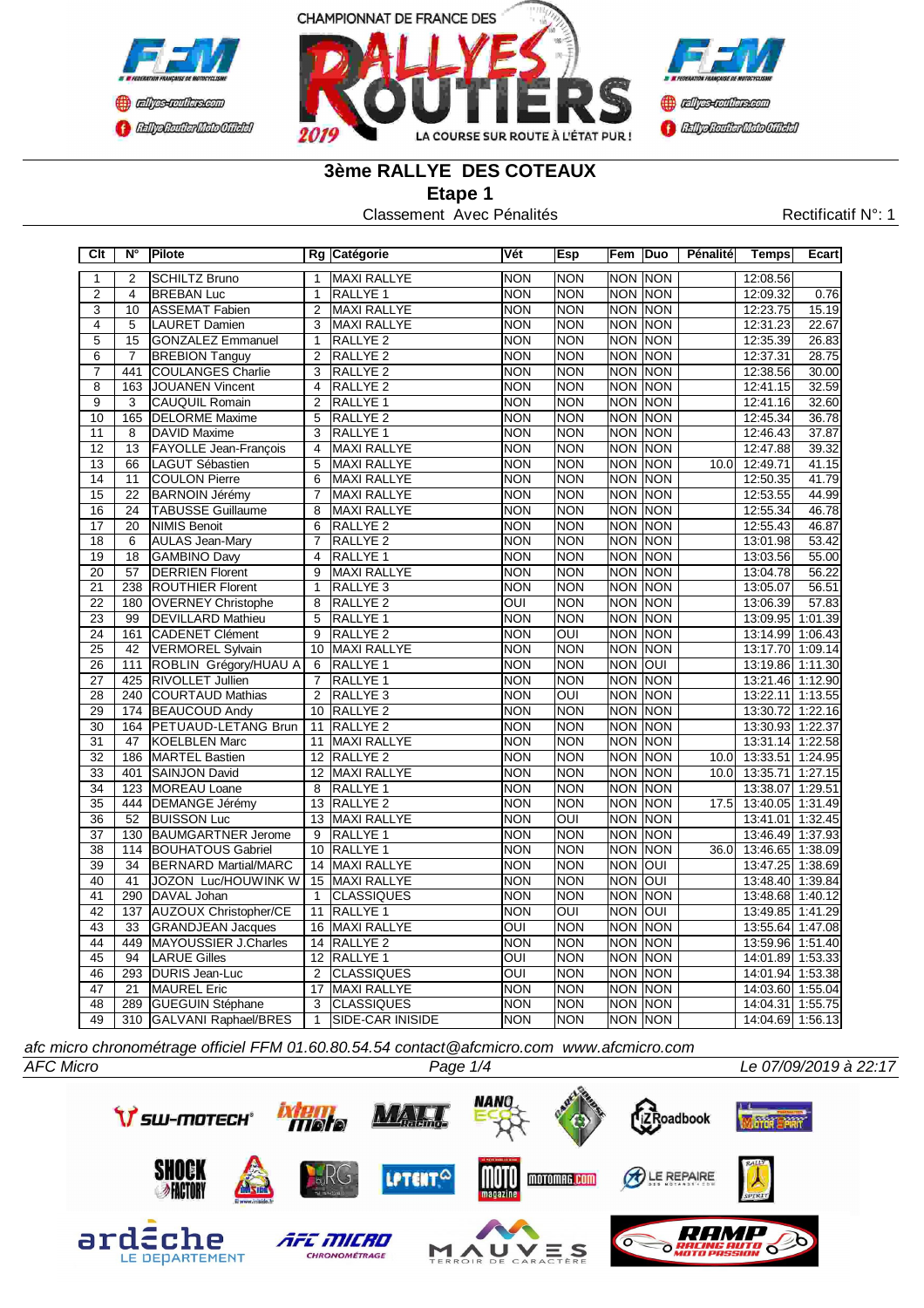



### 3ème RALLYE DES COTEAUX Etape 1

#### Classement Avec Pénalités **Rectificatif N°: 1**

| Clt             | $N^{\circ}$     | Pilote                       |                         | Rg Catégorie            | Vét                     | Esp                     | Fem              | Duo            | Pénalité | <b>Temps</b>     | Ecart   |
|-----------------|-----------------|------------------------------|-------------------------|-------------------------|-------------------------|-------------------------|------------------|----------------|----------|------------------|---------|
| 50              | 312             | CHANAL Gilles/CHANAL         | $\overline{2}$          | SIDE-CAR INISIDE        | $\overline{O}$          | <b>NON</b>              |                  | <b>NON NON</b> |          | 14:06.09 1:57.53 |         |
| 51              |                 | 316 BERTHOMIEU Benoit/RE     | 3                       | SIDE-CAR INISIDE        | OUI                     | <b>NON</b>              |                  | <b>NON NON</b> |          | 14:06.18 1:57.62 |         |
| $\overline{52}$ |                 | 244 PARUSSINI Rudy           | $\overline{3}$          | RALLYE <sub>3</sub>     | <b>NON</b>              | <b>NON</b>              |                  | NON NON        |          | 14:11.20 2:02.64 |         |
| $\overline{53}$ | 101             | <b>BACCA Riccardo</b>        | 13                      | RALLYE <sub>1</sub>     | <b>NON</b>              | <b>NON</b>              | <b>NON</b>       | <b>NON</b>     |          | 14:11.42         | 2:02.86 |
| $\overline{54}$ | $\overline{43}$ | <b>PICHAT Yohann</b>         | 18                      | <b>MAXI RALLYE</b>      | <b>NON</b>              | <b>NON</b>              | <b>NON</b>       | <b>NON</b>     |          | 14:13.00         | 2:04.44 |
| 55              | 184             | <b>RECOUR Hugo</b>           | 15                      | RALLYE <sub>2</sub>     | <b>NON</b>              | <b>NON</b>              | <b>NON</b>       | INON           | 10.0     | 14:14.07         | 2:05.51 |
| 56              | 185             | <b>ACHARD Norbert</b>        | 16                      | RALLYE <sub>2</sub>     | <b>NON</b>              | <b>NON</b>              | <b>NON</b>       | <b>NON</b>     | 10.0     | 14:15.12 2:06.56 |         |
| $\overline{57}$ | 168             | <b>STEPHAN Pierre</b>        | 17                      | <b>RALLYE 2</b>         | <b>NON</b>              | <b>NON</b>              | <b>NON</b>       | <b>NON</b>     |          | 14:15.68 2:07.12 |         |
| $\overline{58}$ | $\overline{25}$ | <b>BORGEAT Gerard/REAU</b>   | 19                      | <b>MAXI RALLYE</b>      | $\overline{\text{OUI}}$ | <b>NON</b>              | <b>NON</b>       | <b>OUI</b>     |          | 14:17.05 2:08.49 |         |
| 59              | 405             | <b>DESTRAZ Jérémiah</b>      | 20                      | <b>MAXI RALLYE</b>      | <b>NON</b>              | <b>NON</b>              | <b>NON</b>       | NON            |          | 14:18.58         | 2:10.02 |
| 60              | 426             | GUERRIN Jérémy               | 14                      | RALLYE <sub>1</sub>     | <b>NON</b>              | <b>NON</b>              | $\overline{NON}$ | <b>NON</b>     |          | 14:20.02         | 2:11.46 |
| 61              | 97              | <b>BRUN Eudes</b>            | 15                      | RALLYE <sub>1</sub>     | <b>NON</b>              | <b>NON</b>              | <b>NON</b>       | <b>NON</b>     |          | 14:22.37         | 2:13.81 |
| 62              | 439             | VIGNAUD Frédéric             | 16                      | RALLYE <sub>1</sub>     | <b>NON</b>              | <b>NON</b>              | $\overline{NON}$ | <b>NON</b>     |          | 14:22.41 2:13.85 |         |
| 63              | 54              | <b>DEBURCK Philippe</b>      | 21                      | <b>MAXI RALLYE</b>      | OUI                     | <b>NON</b>              | <b>NON</b>       | NON            |          | 14:23.11         | 2:14.55 |
| 64              | 417             | <b>OLSCHEWSKI William</b>    | 22                      | <b>MAXI RALLYE</b>      | <b>NON</b>              | <b>NON</b>              |                  | NON NON        | 10.0     | 14:23.42 2:14.86 |         |
| 65              | 124             | CHAPAS Tom                   | 17                      | RALLYE <sub>1</sub>     | <b>NON</b>              | <b>NON</b>              | <b>NON</b>       | <b>NON</b>     |          | 14:25.09 2:16.53 |         |
| 66              | 182             | <b>BRELY Michaël/TOCHE</b>   | 18                      | RALLYE <sub>2</sub>     | <b>NON</b>              | <b>NON</b>              | <b>NON</b>       | loui           |          | 14:29.29         | 2:20.73 |
| 67              | 92              | RADOJEWSKI Stéphane          | 18                      | <b>RALLYE 1</b>         | <b>NON</b>              | <b>NON</b>              | <b>NON</b>       | <b>NON</b>     |          | 14:31.40 2:22.84 |         |
| 68              |                 | 302 LETHENET Cyrille         | $\overline{4}$          | <b>CLASSIQUES</b>       | <b>NON</b>              | <b>NON</b>              |                  | <b>NON NON</b> |          | 14:32.55 2:23.99 |         |
| 69              |                 | 313 RIBES Kévin/RIBES Julie  | $\overline{4}$          | <b>SIDE-CAR INISIDE</b> | <b>NON</b>              | <b>NON</b>              | <b>NON</b>       | NON            |          | 14:34.76 2:26.20 |         |
| $\overline{70}$ | 113             | GROSSE Johann                | 19                      | RALLYE <sub>1</sub>     | <b>NON</b>              | <b>NON</b>              |                  | <b>NON NON</b> |          | 14:35.83         | 2:27.27 |
| $\overline{71}$ |                 | 292 FORTIN Eric              | 5                       | <b>CLASSIQUES</b>       | OUI                     | <b>NON</b>              |                  | <b>NON NON</b> |          | 14:38.83 2:30.27 |         |
| $\overline{72}$ | 440             | SARRABAYROUSE Brun           | 20                      | RALLYE <sub>1</sub>     | <b>NON</b>              | <b>NON</b>              | <b>NON</b>       | <b>NON</b>     |          | 14:41.27         | 2:32.71 |
| 73              | 429             | <b>PATOUILLET Pierre</b>     | 21                      | RALLYE <sub>1</sub>     | <b>NON</b>              | <b>NON</b>              | <b>NON</b>       | <b>NON</b>     |          | 14:42.94         | 2:34.38 |
| 74              | 331             | <b>MENERET Florian/DUBE</b>  | 5                       | SIDE-CAR INISIDE        | <b>NON</b>              | <b>NON</b>              | <b>NON</b>       | <b>NON</b>     |          | 14:45.34         | 2:36.78 |
| 75              | 235             | JARNAC Thomas                | $\overline{\mathbf{4}}$ | RALLYE <sub>3</sub>     | <b>NON</b>              | <b>OUI</b>              | <b>NON</b>       | <b>NON</b>     |          | 14:45.96         | 2:37.40 |
| 76              | 430             | <b>PEYRET Olivier</b>        | 22                      | RALLYE <sub>1</sub>     | <b>NON</b>              | <b>NON</b>              | <b>NON</b>       | <b>NON</b>     |          | 14:46.20         | 2:37.64 |
| $\overline{77}$ | 445             | <b>BOURGEOIS Patrick</b>     | 19                      | <b>RALLYE 2</b>         | <b>NON</b>              | <b>NON</b>              | <b>NON</b>       | <b>NON</b>     | 10.0     | 14:48.05 2:39.49 |         |
| $\overline{78}$ | 411             | <b>DELAUNE Valère</b>        | 23                      | <b>MAXI RALLYE</b>      | <b>NON</b>              | <b>NON</b>              | <b>NON</b>       | <b>NON</b>     | 15.0     | 14:48.95 2:40.39 |         |
| $\overline{79}$ | 447             | <b>BOUCHON Jerome</b>        | 20                      | RALLYE <sub>2</sub>     | <b>NON</b>              | <b>NON</b>              | <b>NON</b>       | <b>NON</b>     |          | 14:49.72         | 2:41.16 |
| $\overline{80}$ | 418             | <b>BARTOLO Cédric</b>        | $\overline{23}$         | <b>RALLYE 1</b>         | <b>NON</b>              | <b>NON</b>              | $\overline{NON}$ | <b>NON</b>     | 10.0     | 14:50.14 2:41.58 |         |
| $\overline{81}$ | 436             | <b>UNAL Thierry</b>          | $\overline{24}$         | <b>RALLYE 1</b>         | <b>NON</b>              | <b>NON</b>              |                  | <b>NON NON</b> | 10.0     | 14:51.11 2:42.55 |         |
| 82              | 261             | COUDURIER Thierry            | $\mathbf{1}$            | <b>ANCIENNES</b>        | <b>NON</b>              | <b>NON</b>              | <b>NON</b>       | <b>NON</b>     |          | 14:56.00 2:47.44 |         |
| 83              | 105             | SIMONNET Hervé               | 25                      | RALLYE <sub>1</sub>     | OUI                     | <b>NON</b>              | <b>NON</b>       | <b>NON</b>     | 34.0     | 14:57.99 2:49.43 |         |
| 84              | 46              | DOSMAS Philippe/DOSM         | $\overline{24}$         | <b>MAXI RALLYE</b>      | ОUІ                     | <b>NON</b>              | <b>NON</b>       | loui           |          | 14:58.08 2:49.52 |         |
| 85              | 423             | <b>D'ABRIGEON Franck</b>     | 26                      | RALLYE <sub>1</sub>     | OUI                     | <b>NON</b>              | <b>NON</b>       | <b>NON</b>     |          | 14:59.83         | 2:51.27 |
| 86              | 188             | <b>BOYER Thierry</b>         | 21                      | RALLYE <sub>2</sub>     | OUI                     | <b>NON</b>              | <b>NON</b>       | <b>NON</b>     |          | 15:00.77         | 2:52.21 |
| 87              | 160             | <b>BOUSSELIN Philippe</b>    | 22                      | RALLYE <sub>2</sub>     | $\overline{\text{OUI}}$ | <b>NON</b>              | <b>NON</b>       | <b>NON</b>     |          | 15:02.84         | 2:54.28 |
| 88              | 170             | <b>GILLI Aurélien</b>        | 23                      | RALLYE <sub>2</sub>     | <b>NON</b>              | $\overline{\text{OUI}}$ | <b>NON</b>       | <b>NON</b>     |          | 15:05.33         | 2:56.77 |
| 89              |                 | 303 CRESCENZO Sébastien      | 6                       | <b>CLASSIQUES</b>       | <b>NON</b>              | <b>NON</b>              |                  | <b>NON NON</b> |          | 15:06.00 2:57.44 |         |
| 90              | 51              | PELAEZ Sylvain               | 25                      | <b>MAXI RALLYE</b>      | <b>NON</b>              | $\overline{\text{OUI}}$ | <b>NON</b>       | NON            |          | 15:06.19 2:57.63 |         |
| 91              | 407             | <b>COSTE Xavier</b>          | 26                      | <b>MAXI RALLYE</b>      | <b>NON</b>              | <b>NON</b>              |                  | <b>NON NON</b> | 7.5      | 15:07.78 2:59.22 |         |
| 92              | 162             | <b>DUPUIS-MAURIN Valéry</b>  | 24                      | RALLYE <sub>2</sub>     | <b>NON</b>              | <b>NON</b>              | OUI              | <b>NON</b>     |          | 15:09.14         | 3:00.58 |
| 93              | 433             | <b>PINCE Yann</b>            | 25                      | RALLYE <sub>2</sub>     | <b>NON</b>              | <b>NON</b>              | <b>NON</b>       | INON           | 10.0     | 15:12.97         | 3:04.41 |
| 94              | 175             | <b>CAILLOT Eric</b>          | 26                      | <b>RALLYE 2</b>         | OUI                     | <b>NON</b>              | <b>NON</b>       | <b>NON</b>     |          | 15:13.25         | 3:04.69 |
| 95              | 314             | <b>ALEXIS Brice/MOLTENIL</b> | 6                       | SIDE-CAR INISIDE        | <b>NON</b>              | <b>NON</b>              | <b>NON</b>       | <b>NON</b>     | 10.0     | 15:19.31 3:10.75 |         |
| 96              | 315             | LEPAGE Pauline/LEPAG         | $\overline{7}$          | <b>SIDE-CAR INISIDE</b> | <b>NON</b>              | <b>NON</b>              | ОUІ              | <b>NON</b>     |          | 15:19.80         | 3:11.24 |
| $\overline{97}$ | $\overline{37}$ | <b>NOVET Thibaud</b>         | 27                      | <b>MAXI RALLYE</b>      | <b>NON</b>              | <b>NON</b>              |                  | <b>NON NON</b> |          | 15:21.56 3:13.00 |         |
| 98              |                 | 431  TOURNIER David          | $\overline{27}$         | <b>RALLYE 1</b>         | <b>NON</b>              | <b>NON</b>              |                  | <b>NON NON</b> |          | 15:21.95 3:13.39 |         |

*AFC Micro Page 2/4 Le 07/09/2019 à 22:17 afc micro chronométrage officiel FFM 01.60.80.54.54 contact@afcmicro.com www.afcmicro.com*



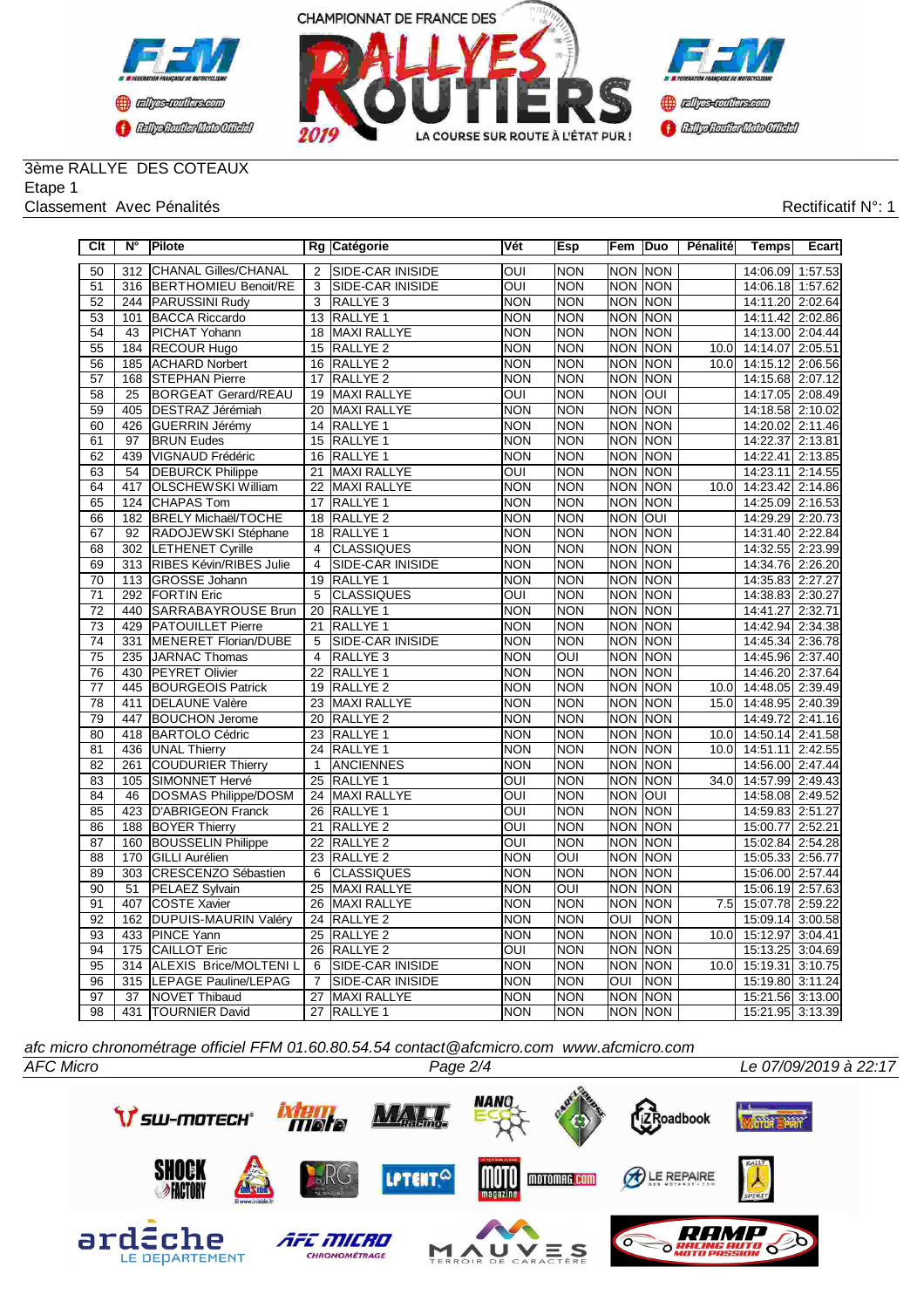



### 3ème RALLYE DES COTEAUX Etape 1

#### Classement Avec Pénalités **Rectificatif N°: 1**

| Clt              | N°               | Pilote                       |                 | Rg Catégorie        | Vét        | Esp        | Fem        | Duo        | Pénalité | <b>Temps</b>     | Ecart   |
|------------------|------------------|------------------------------|-----------------|---------------------|------------|------------|------------|------------|----------|------------------|---------|
| 99               | 432              | <b>VAURIS Etienne</b>        | 28              | <b>RALLYE 1</b>     | <b>NON</b> | <b>NON</b> | <b>NON</b> | <b>NON</b> | 10.0     | 15:22.37         | 3:13.81 |
| 100              | 291              | <b>THEILLAC Thierry</b>      | $\overline{7}$  | <b>CLASSIQUES</b>   | OUI        | <b>NON</b> | <b>NON</b> | Inon       |          | 15:22.88         | 3:14.32 |
| 101              | 424              | <b>FOURNIER Martial</b>      | 29              | RALLYE <sub>1</sub> | <b>NON</b> | <b>NON</b> | <b>NON</b> | <b>NON</b> |          | 15:24.36 3:15.80 |         |
| 102              | 402              | FONTESSE Sébastien           | 28              | <b>MAXI RALLYE</b>  | <b>NON</b> | <b>NON</b> | <b>NON</b> | <b>NON</b> |          | 15:26.11         | 3:17.55 |
| 103              | 167              | <b>MOLINET Denis</b>         | 27              | <b>RALLYE 2</b>     | OUI        | <b>NON</b> | <b>NON</b> | INON       |          | 15:26.59         | 3:18.03 |
| 104              | 317              | <b>BACON Franck/CHOPAR</b>   | 8               | SIDE-CAR INISIDE    | <b>NON</b> | <b>NON</b> | <b>NON</b> | Inon       |          | 15:34.77         | 3:26.21 |
| 105              | 109              | <b>FRANCOIS Nicolas</b>      | 30              | RALLYE <sub>1</sub> | <b>NON</b> | <b>NON</b> | <b>NON</b> | <b>NON</b> | 44.0     | 15:35.85         | 3:27.29 |
| 106              | 481              | MENIGOZ Laurent              | 8               | <b>CLASSIQUES</b>   | <b>NON</b> | <b>NON</b> | <b>NON</b> | <b>NON</b> |          | 15:38.63         | 3:30.07 |
| 107              | 107              | MATHIEU Sylvain              | $\overline{31}$ | RALLYE <sub>1</sub> | <b>NON</b> | <b>NON</b> | <b>NON</b> | <b>NON</b> |          | 15:40.03         | 3:31.47 |
| 108              | 408              | <b>BOURSIER Michel</b>       | 29              | <b>MAXI RALLYE</b>  | <b>NON</b> | <b>NON</b> | <b>NON</b> | <b>NON</b> | 7.5      | 15:42.09         | 3:33.53 |
| 109              | 421              | <b>BERNARD Loïc</b>          | 32              | RALLYE <sub>1</sub> | <b>NON</b> | <b>NON</b> | <b>NON</b> | <b>NON</b> | 25.0     | 15:42.50 3:33.94 |         |
| 110              | 448              | KOHLER Swann                 | 33              | RALLYE <sub>1</sub> | <b>NON</b> | <b>NON</b> | <b>NON</b> | <b>NON</b> | 1:07.5   | 15:42.87         | 3:34.31 |
| 111              | 44               | <b>BASELLO Florent/FORIL</b> | 30              | <b>MAXI RALLYE</b>  | <b>NON</b> | <b>NON</b> | <b>NON</b> | OUI        | 32.0     | 15:43.69         | 3:35.13 |
| 112              | 246              | <b>DION Fabrice</b>          | 5               | RALLYE <sub>3</sub> | <b>NON</b> | <b>NON</b> | <b>NON</b> | Inon       | 10.0     | 15:44.57         | 3:36.01 |
| 113              | 173              | <b>MESSEGHEM Christian</b>   | 28              | RALLYE <sub>2</sub> | OUI        | <b>NON</b> | <b>NON</b> | <b>NON</b> |          | 15:46.16         | 3:37.60 |
| 114              | 318              | <b>COUDERC Gilles/COUD</b>   | 9               | SIDE-CAR INISIDE    | NON        | <b>NON</b> | <b>NON</b> | <b>NON</b> |          | 15:47.51         | 3:38.95 |
| 115              | 321              | BLEUSEZ David/CAPDE          | 10              | SIDE-CAR INISIDE    | <b>NON</b> | <b>NON</b> | <b>NON</b> | <b>NON</b> |          | 15:51.00         | 3:42.44 |
| 116              | 187              | <b>NOLY Bernard</b>          | 29              | <b>RALLYE 2</b>     | OUI        | <b>NON</b> | <b>NON</b> | <b>NON</b> |          | 15:52.11         | 3:43.55 |
| 117              | 434              | <b>ASFAUX Antoine</b>        | 34              | RALLYE <sub>1</sub> | <b>NON</b> | <b>NON</b> | <b>NON</b> | <b>NON</b> |          | 16:00.62         | 3:52.06 |
| $\overline{118}$ | 491              | <b>BURRICAND Vincent/SE</b>  | 11              | SIDE-CAR INISIDE    | <b>NON</b> | <b>NON</b> | <b>NON</b> | <b>NON</b> |          | 16:13.24         | 4:04.68 |
| 119              | 31               | <b>POTIER Guillaume</b>      | 31              | <b>MAXI RALLYE</b>  | <b>NON</b> | <b>NON</b> | <b>NON</b> | INON       |          | 16:14.77         | 4:06.21 |
| 120              | 30               | MOTTAZ Rémi                  | 32              | <b>MAXI RALLYE</b>  | <b>NON</b> | <b>NON</b> | <b>NON</b> | <b>NON</b> |          | 16:16.76         | 4:08.20 |
| 121              | 296              | <b>PIGEAT Richard</b>        | 9               | <b>CLASSIQUES</b>   | OUI        | <b>NON</b> | <b>NON</b> | <b>NON</b> |          | 16:18.46 4:09.90 |         |
| 122              | 460              | <b>REYNAUD Alexandre</b>     | 6               | RALLYE <sub>3</sub> | <b>NON</b> | <b>NON</b> | <b>NON</b> | Inon       |          | 16:22.31         | 4:13.75 |
| 123              | 437              | <b>FOUILLAND Bruno</b>       | $\overline{35}$ | RALLYE <sub>1</sub> | <b>NON</b> | <b>NON</b> | <b>NON</b> | <b>NON</b> | 7.5      | 16:22.39 4:13.83 |         |
| 124              | 55               | <b>LAMOUR Marc</b>           | 33              | <b>MAXI RALLYE</b>  | <b>NON</b> | <b>NON</b> | <b>NON</b> | <b>NON</b> | 30.0     | 16:23.88         | 4:15.32 |
| 125              | 91               | <b>GRATIOT Caroline</b>      | 36              | <b>RALLYE 1</b>     | <b>NON</b> | OUI        | OUI        | <b>NON</b> | 1:27.0   | 16:29.09         | 4:20.53 |
| 126              | 264              | <b>RIVOLLET Jean-Yves</b>    | $\overline{2}$  | <b>ANCIENNES</b>    | OUI        | <b>NON</b> | <b>NON</b> | <b>NON</b> |          | 16:29.38         | 4:20.82 |
| 127              | 311              | <b>GUILHOT Frédéric/FANG</b> | 12              | SIDE-CAR INISIDE    | <b>NON</b> | <b>NON</b> | <b>NON</b> | NON        |          | 16:32.99 4:24.43 |         |
| 128              | 480              | POUTIER J.François           | 10              | <b>CLASSIQUES</b>   | <b>NON</b> | <b>NON</b> | <b>NON</b> | <b>NON</b> |          | 16:46.45         | 4:37.89 |
| 129              | 427              | <b>PERROT Sabine</b>         | 37              | RALLYE <sub>1</sub> | <b>NON</b> | <b>NON</b> | <b>NON</b> | <b>NON</b> |          | 16:50.90         | 4:42.34 |
| 130              | 435              | <b>HANNIGSBERG Morgane</b>   | 30              | <b>RALLYE 2</b>     | <b>NON</b> | <b>NON</b> | <b>NON</b> | NON        |          | 16:51.21         | 4:42.65 |
| 131              | 265              | <b>FOUGERAS Gabriel</b>      | 3               | <b>ANCIENNES</b>    | OUI        | <b>NON</b> | <b>NON</b> | <b>NON</b> |          | 16:57.38         | 4:48.82 |
| 132              | 461              | <b>CHRISTIN Pierre</b>       | $\overline{7}$  | RALLYE <sub>3</sub> | NON        | <b>NON</b> | <b>NON</b> | <b>NON</b> |          | 16:59.69         | 4:51.13 |
| 133              | $\overline{271}$ | <b>DUFOUR Marc</b>           | $\overline{4}$  | <b>ANCIENNES</b>    | OUI        | <b>NON</b> | <b>NON</b> | <b>NON</b> | 2:00.0   | 17:24.90 5:16.34 |         |
| 134              | 267              | <b>MARTIN Eric</b>           | 5               | <b>ANCIENNES</b>    | OUI        | <b>NON</b> | <b>NON</b> | <b>NON</b> |          | 17:30.50 5:21.94 |         |
| 135              | 251              | <b>GERMANIQUE Pascal</b>     | 8               | <b>RALLYE 3</b>     | ОUІ        | <b>NON</b> | <b>NON</b> | <b>NON</b> |          | 17:35.79         | 5:27.23 |
| 136              | 287              | <b>SANTONI J.François</b>    | 11              | <b>CLASSIQUES</b>   | <b>NON</b> | <b>NON</b> | <b>NON</b> | INON       | 3:00.0   | 17:53.32         | 5:44.76 |
| 137              | 263              | ZANUTTO J.François           | 6               | <b>ANCIENNES</b>    | OUI        | <b>NON</b> | <b>NON</b> | <b>NON</b> |          | 17:55.71         | 5:47.15 |
| 138              | 446              | <b>FARGIER Jean-Luc</b>      | 31              | RALLYE <sub>2</sub> | <b>NON</b> | <b>NON</b> | <b>NON</b> | <b>NON</b> | 1:22.5   | 18:03.00         | 5:54.44 |
| 139              |                  | 410 MARCO Fabien             | 34              | <b>MAXI RALLYE</b>  | <b>NON</b> | <b>NON</b> | <b>NON</b> | <b>NON</b> | 15.0     | 18:08.01         | 5:59.45 |
| 140              | 420              | <b>BERNARD Thibaud</b>       | $\overline{38}$ | <b>RALLYE 1</b>     | <b>NON</b> | <b>NON</b> | <b>NON</b> | <b>NON</b> | 5:22.5   | 18:54.27         | 6:45.71 |
| 141              | 492              | <b>TORRESAN Michel/TOR</b>   | 13              | SIDE-CAR INISIDE    | <b>NON</b> | <b>NON</b> | <b>NON</b> | INON       | 47.5     | 19:01.59         | 6:53.03 |
| 142              | 409              | <b>GILOT Eric</b>            | 35              | <b>MAXI RALLYE</b>  | <b>NON</b> | <b>NON</b> | <b>NON</b> | <b>NON</b> | 7.5      | 19:37.19         | 7:28.63 |
| 143              | 463              | <b>ORANGER Sylvain</b>       | 9               | RALLYE <sub>3</sub> | <b>NON</b> | <b>NON</b> | NON NON    |            |          | 19:44.90 7:36.34 |         |

## **Abandons**

| 11<br>IDE | --<br>ACROIX<br>Alair | $V\Gamma$<br>IR A<br>◝◠ | loui | <b>INON</b> | <b>NON</b> | <b>INON</b> |  |  |
|-----------|-----------------------|-------------------------|------|-------------|------------|-------------|--|--|

*AFC Micro Page 3/4 Le 07/09/2019 à 22:17 afc micro chronométrage officiel FFM 01.60.80.54.54 contact@afcmicro.com www.afcmicro.com*